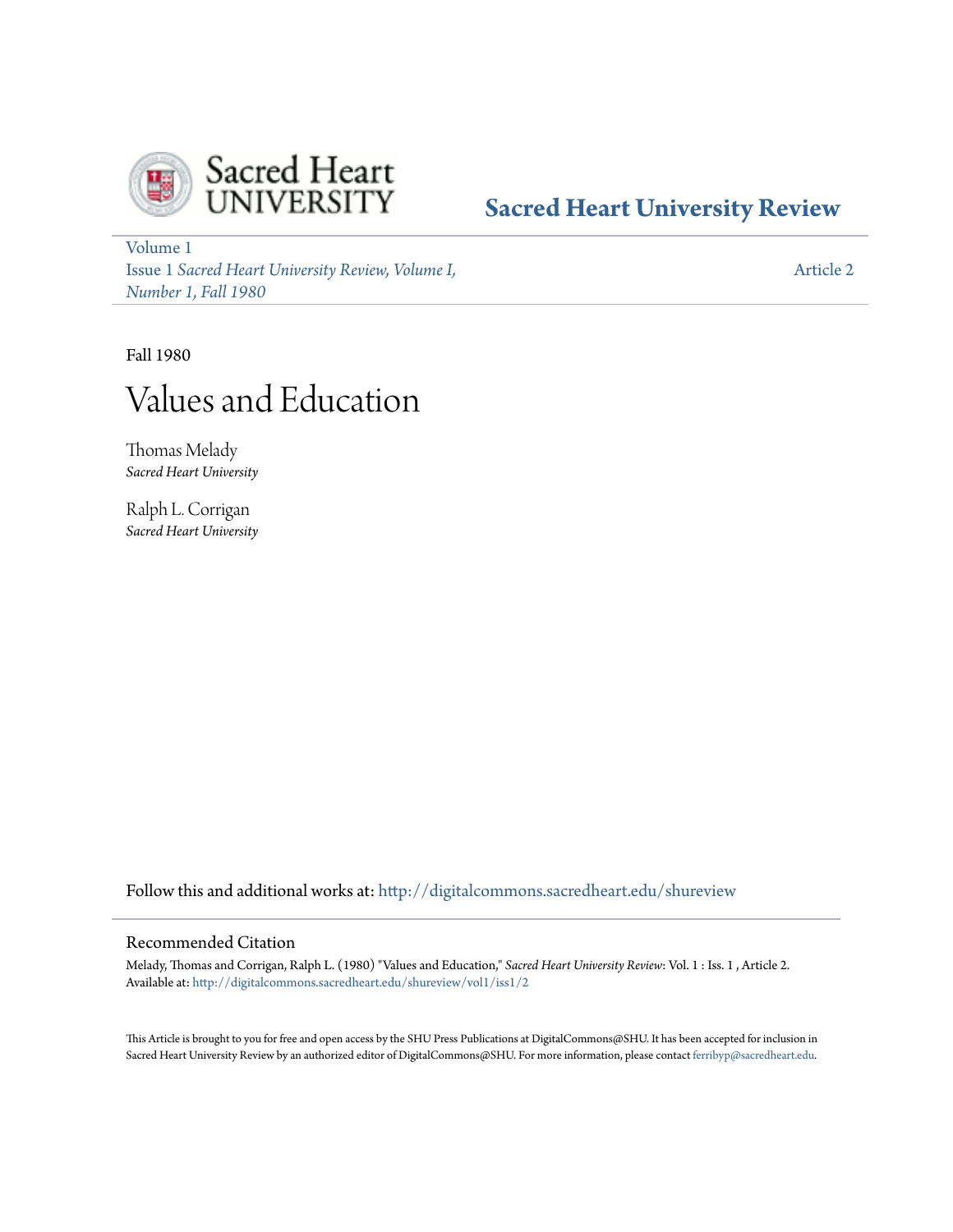# 12

# THOMAS MELADY and RALPH CORRIGAN

# *Values and Education*

Presently, a change in the direction of higher education is afoot, and fast gaining support across the country. Confused over diluted curricula and lowered standards, and sobered by student apathy, the public sector now recognizes that the luxury of specialization creates legions of students with their heads stuck firmly in the proverbial sand. Because the American people believe too strongly in higher education's responsibility toward fashioning a more humane perspective on life, they are calling for a reordering of educational priorities with a strong emphasis on human values.

# *Values Teaching*

No one questions the advisability of fashioning the integrated person or discovering a way out of the morass of modern social ills. But the questions come fast and furious when educators begin the risky business of formulating values programs. Which values should be taught? And how? And what about the personal hobby horses of particular professors? How, in fact, can the students determine the relative worth of one set of values over another? And what is to stop the professor from indoctrinating those impressionable minds? On the other hand, the need for values education is so apparent and the demand so widespread that most of the objections voiced by the skeptics are being swept aside.

Increasingly, education is looked upon as a liberating experience. Instructors in the classroom must ask their students to look beyond facts, and to question values. According to Edward B. Nyquist, Commissioner of Education for the State of New York,

> there are legitimate ways to teach by critical inquiry the consequences of choice, the meaning of law, of

1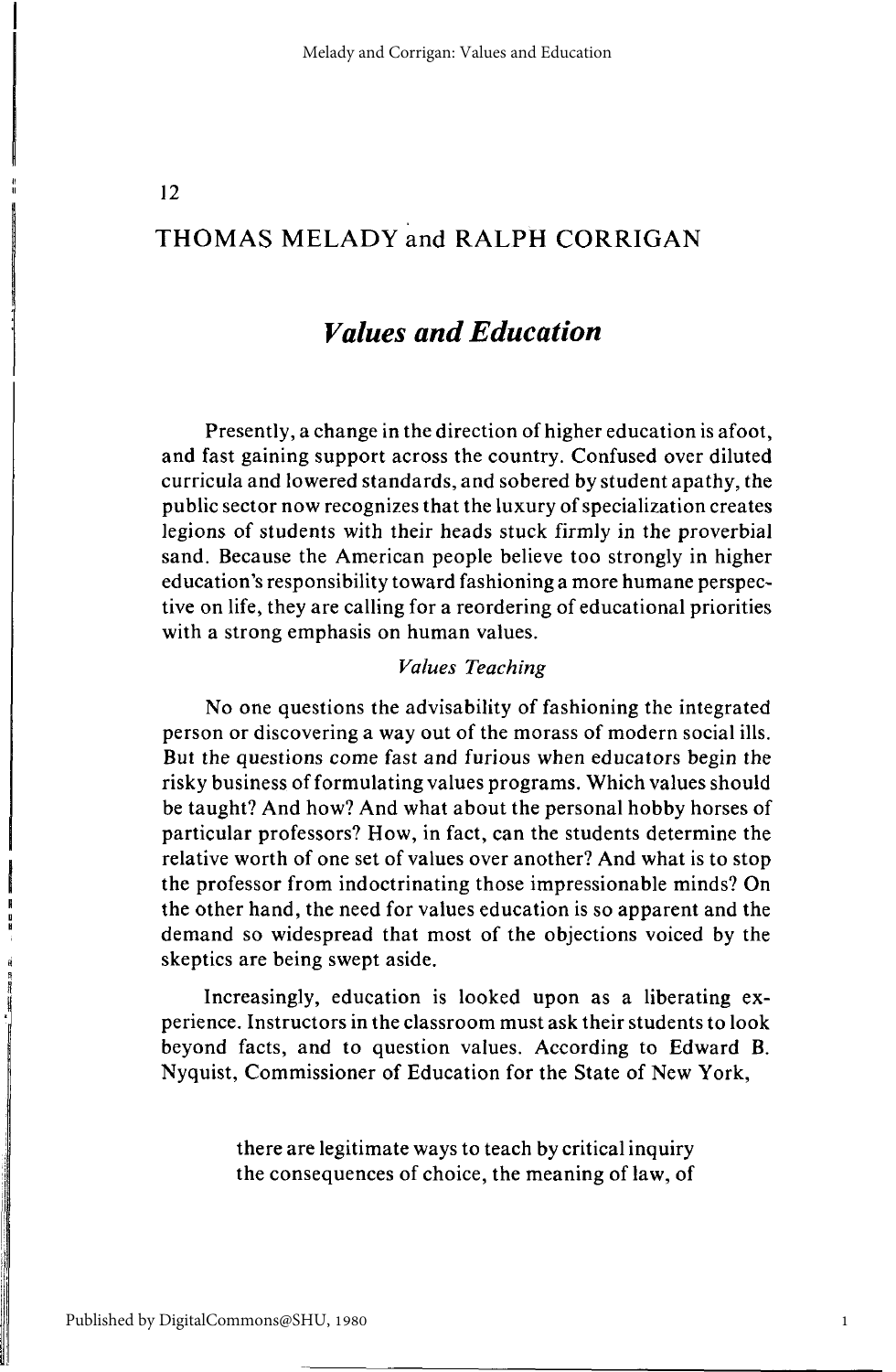due process, of equality, of freedom, of justice; the paradoxes which must be resolved in personal goals, values, and life-styles, such as unity with diversity, social cohesion and individuality, dissent and consensus, order and freedom, and personal identity with a sense of community.<sup>1</sup>

In a sense, the lecture hall transforms into a laboratory where individual beliefs can be tested, and students motivated to search within themselves for their individual responses to ethical problems.

First comes awareness. Ethical problems demanding value judgments must be brought to the level of consciousness. In most courses, students read the material, or copy down the lecture, accept it as so much information to be stored away in case it is later called for on an examination, but never bring the information to the level of awareness that engages private beliefs or moral convictions. Such teaching fails to challenge the student where it counts — at a deeply personal level — and serves to perpetuate illogical distinctions between the real world and the classroom. What better place than the classroom to test convictions and a sense of values? What better place to grope toward a moral awareness that develops a sense of integration and integrity?

Once a student is consciously aware of an ethical dilemma —such as unchecked technological progress versus environmental sanity, or the emphasis on selfhood as opposed to man's obligation to fellow human beings — the problems in developing rational answers must be squarely met. And such answers do not come easily. They require a clear head, the logical analysis of many alternative responses, and the judicious selection of the most reasonable solution.

At the core of the drive to determine right from wrong stands the notion of integrity. When students yearn to believe that ennobling principles of character can be practiced, often precious little classroom time is spent on the exhilarating concept of human excellence and personal accountability. Surrounding the student is a world in a moral shambles. The ruling ethic is: take what you can get and run, and don't much worry about morality, or what will happen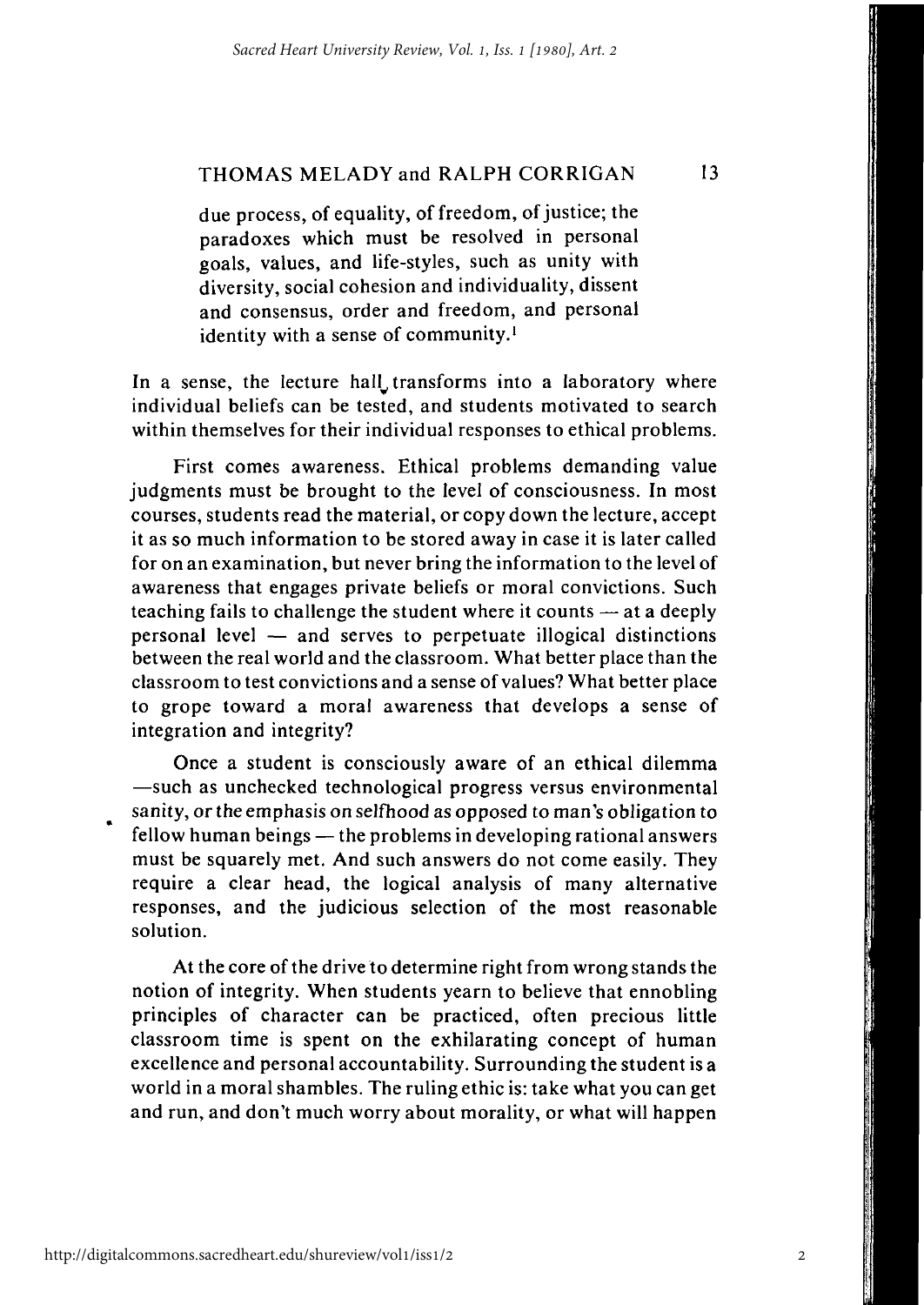to the next person in line. The college catalog pays lip service to the ideal of integrity, but students long ago realized that the real test is not what people say, but what they do. And by the time students reach college they have been so disillusioned by the lack of integrity displayed by their role models (parents, teachers, and public officials), that when the life of virtue is held up as an ideal worth working toward, the student reaction borders on the incredulous.

Once the surprise and cynicism die down, and students understand the instructor means not only to discuss ideals and values but to work at putting those values into daily practice, real learning in values education can begin. Jon Dalton writes:

> One such value principle that can be affirmed in developmental efforts with students is the principle of equal consideration of other persons and points of view. Our concept of justice rests upon this fundamental proposition. Likewise, it is possible to argue that other value principles are unavoidable in assisting students to move toward the goal of integrity; these include reverence for life, respect for law, human dignity, truth, and honesty. Such value principles are not sectarian or relative to partisan viewpoints or convictions. Use of these central value principles can enable us better to assist students in testing and evaluating their own value commitments. Thus, while student development personnel must avoid indoctrination of sectarian values, they can and should stress the importance of core value principles based upon universal human needs and rational conclusions.<sup>2</sup>

Obviously, not all students will react favorably to the idea of devoting their energies to create a life of excellence. But simply sitting in the classroom with a professor unafraid of facing doubt, and willing to express a commitment to values — no matter how unpopular or impractical those values may seem to be  $-$  is at the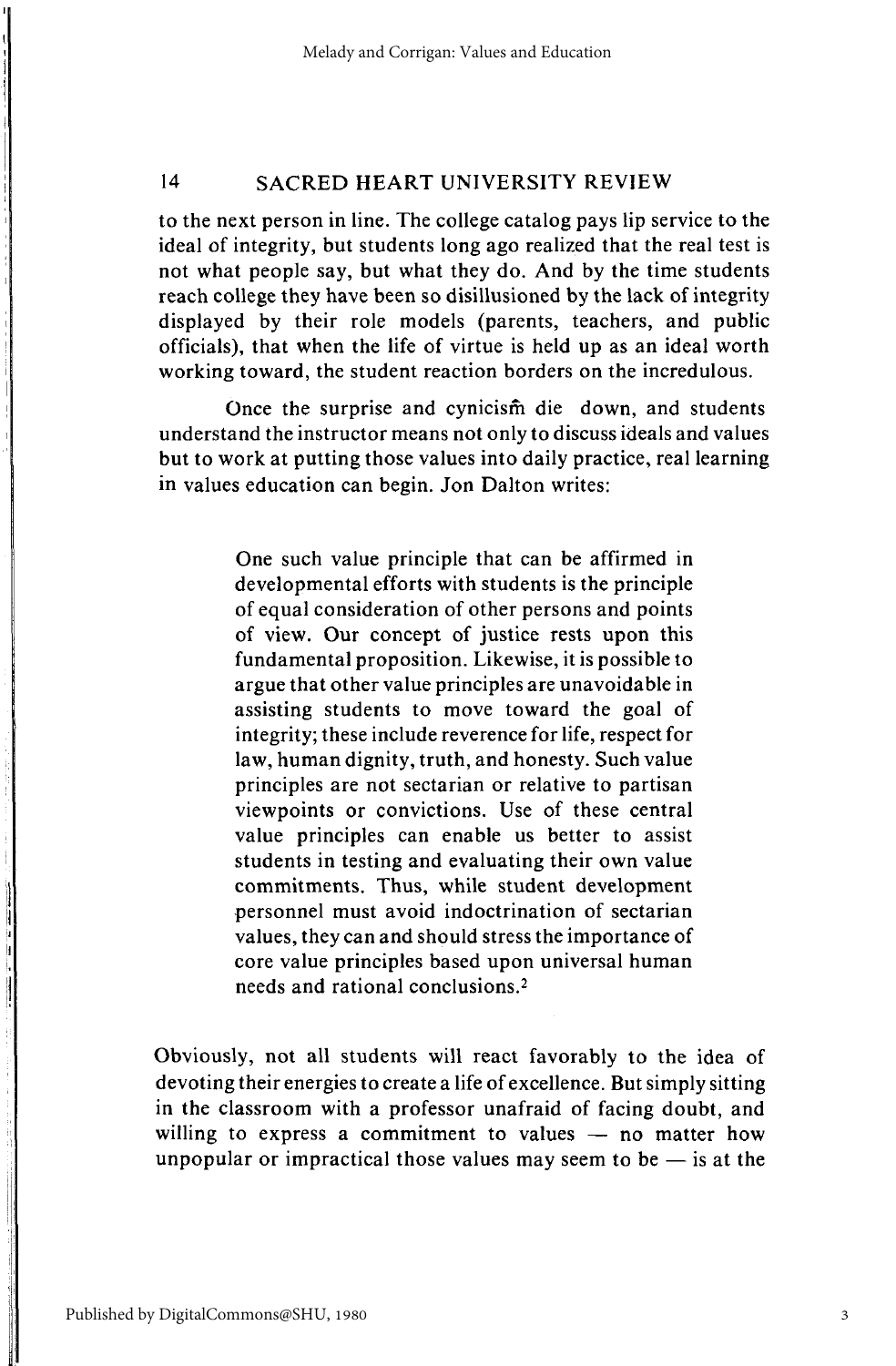**15** 

core of the new values experience on campus.

#### *Learning About Values*

No matter how much emphasis a college or university places on teaching values in the classroom, little can ever be accomplished unless the faculty act out those values in their daily lives. Values as abstractions sound very good indeed, but are meaningless. Talking about caring for others will amount to nothing if the instructor walks out of the classroom, and in casual conversation in the halls takes cheap-shots at colleagues and administrators. The instructor who effectively teaches values education knows he educates more by actions than by words.

Students need to be challenged in the classroom. They must be shocked out of the acquisitive drive for self-gratification, and into the awareness that other values systems still provide viable options. And students are best brought to recognize these options when they can identify with the searching, on-going probings of an instructor whose aim is not to provide pat answers to be memorized, but rather to fashion a mode of inquiry that drives through the confusion and immorality of the modern world to a position of belief based firmly on ethical principles.

The way inquiries are conducted largely determines the success or failure of values education. If the instructor assumes the mantle of the glib, self-assured professor making values pronouncements from Mt. Olympus, chances are much of what gets said will be overlooked or given little serious thought. In values education, students need to identify with the instructor at each critical juncture — from the initial recognition of a values issue, through the careful and rational analysis of its component parts, to the final values decision that must later confirm itself by specific actions. At each step along the way, the search for values and the commitment to a life of ideals is fraught with questions and self-doubt. To fail to share such confusion and self-doubt with students — when in fact the students experience these same human misgivings  $-$  is to deprive them of an essential ingredient in values education. In fact, the professor who cannot humanize inquiry by sharing his own doubts will fail to touch the students in any meaningful way.

http://digitalcommons.sacredheart.edu/shureview/vol1/iss1/2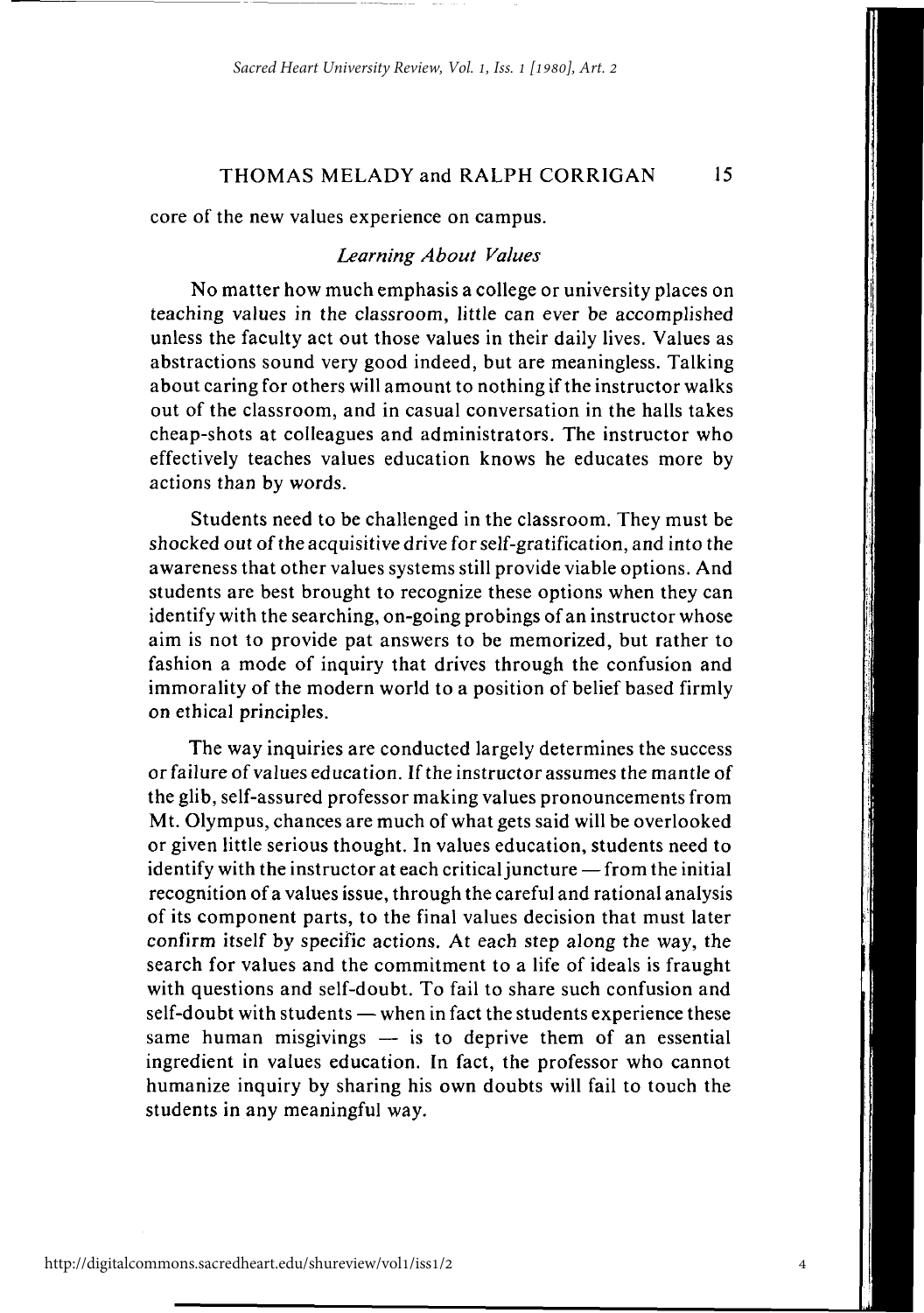Once values are brought into the open they can be defined, challenged, then reshaped. The goal is not to indoctrinate the student. No instructor should impose his values on his students. Rather, the aim is to display the process of arriving at a reasoned commitment. Once the instructor delineates the process and clarifies his commitment, then comes the time to put beliefs to the acid test: they must be acted upon. The final step of committed action ends the instructor's role. Then the student takes over, reasons through the entire process, and accepts or rejects the resulting beliefs and their call to action. The decision to adopt moral values or a lifestyle determined by ethical principles must always be left to the discretion of the student.

Not to be overlooked in this process is the enormous importance of friendly, relaxed dialogue between the student and instructor outside the classroom. A chance word on the part of the teacher, an act of caring and concern, often dramatically alters a student's perspective on himself and his values. Whether it be a meeting in the professor's home, a class outing, or simply a one-to-one counseling session, when students and faculty get together informally, much real values learning takes place. The college or university that fails to stress the significance of student-faculty get-togethers outside the classroom neglects one of its primary responsibilities. Professorstudent friendship is an equation that has been discarded by too many faculty who will not give the commitment that this kind of relationship requires.

## *Values and Experience*

Most educators now agree that an institution's mission to expand the student's knowledge is not enough. The responsibility to educate moves beyond the acquision of knowledge and into the moral sphere. It is not enough to know; there is also the need for making judicious, moral decisions based on what we know.

But teaching a respect for values in a learning community where those same values are not practiced is an exercise in futility. Not only must the individual faculty member practice what he preaches, the entire community must be animated by a willing adherence to moral values. In other words, the call to excellence and moral integrity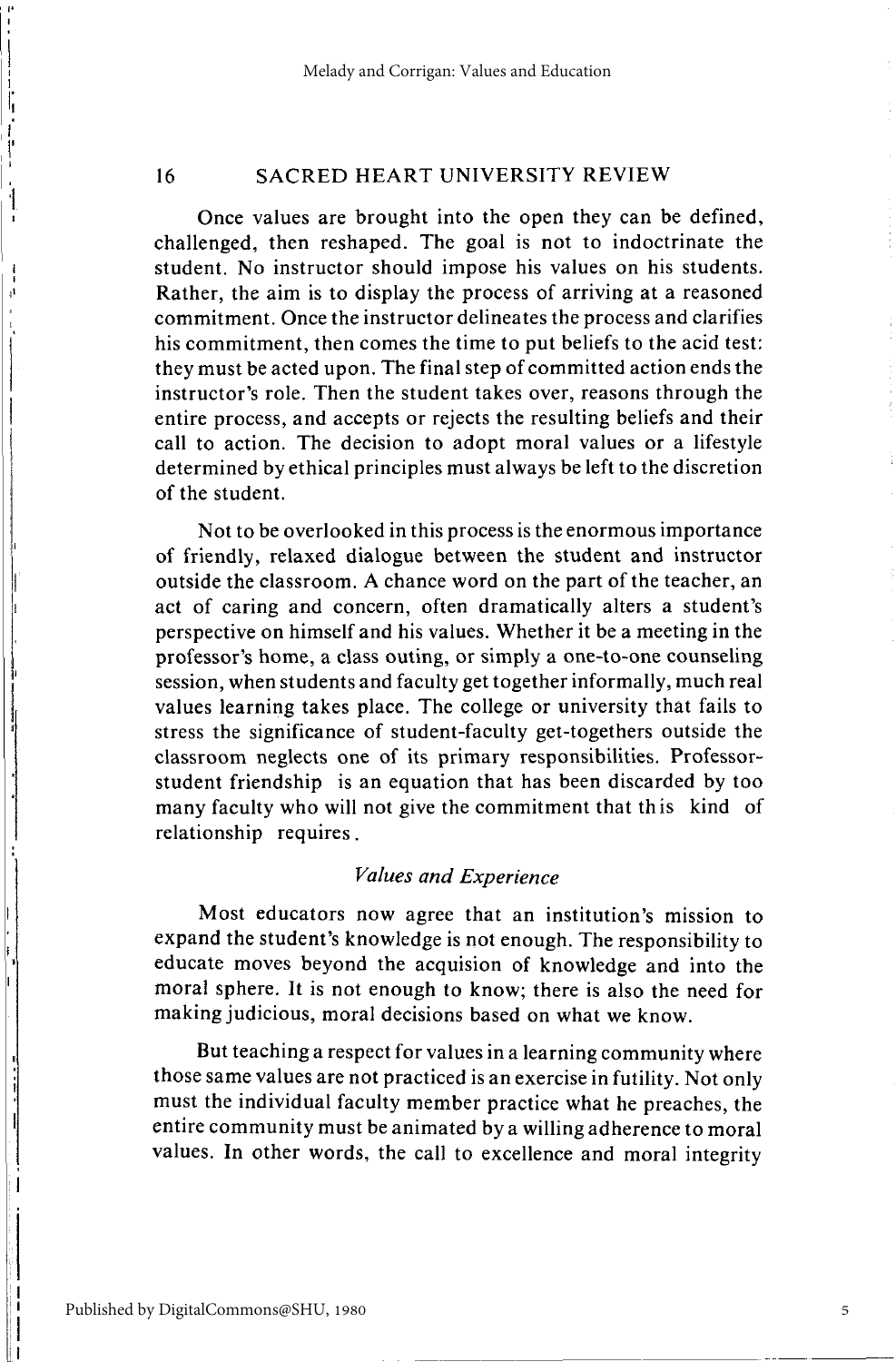cannot exist as an isolated phenomenon on campus — at least not if it is expected to seriously touch the lives of the students. Each member of the learning community plays an important role in values education. Each person is required to maintain an open mind and an openness to others. Rigidity, fear of change, manipulation of people, and the need to hide behind bureaucratic red tape should be avoided, while at the same time a pervasive sense of caring for the well-being of others is necessary.

All too frequently, the teaching mission of institutions of higher learning avoids concerning itself with the student as a person. In the age of the computer, which emphasizes the delivery of specialized blocks of knowledge which the student consumer pays dearly for, the humanizing element easily fades from the scene. Students recognize all too well the feelings of frustration, isolation, and loss of identity that exist on even the most well-meaning campuses. Because such an atmosphere is inimical to the best interests of all involved, each person needs to combat this malaise by accepting the moral responsibility to become a caring person. Edward Eddy writes:

> If we are interested in values, we can begin by moving back into the lives of students — not to smother them with good will, not to be their parental substitutes, but to perform as concerned, perhaps wiser, more experienced colleagues who care. Relationships of this sort do not require friendship and closeness. That's not the point. Rather, they depend on reciprocal openness from which springs both mutual confirmation and judgment. The aim is not to invade the privacy of the self, but to address those common commitments, promises, and values that mark a true community of liberal learning. Plagiarism, cheating, and deception don't just violate a code; they destroy the interpersonal integrity of a community. . . . Liberal education's true purpose is a concern for all human beings — but also for this woman and this man. The college should act neither as the diffident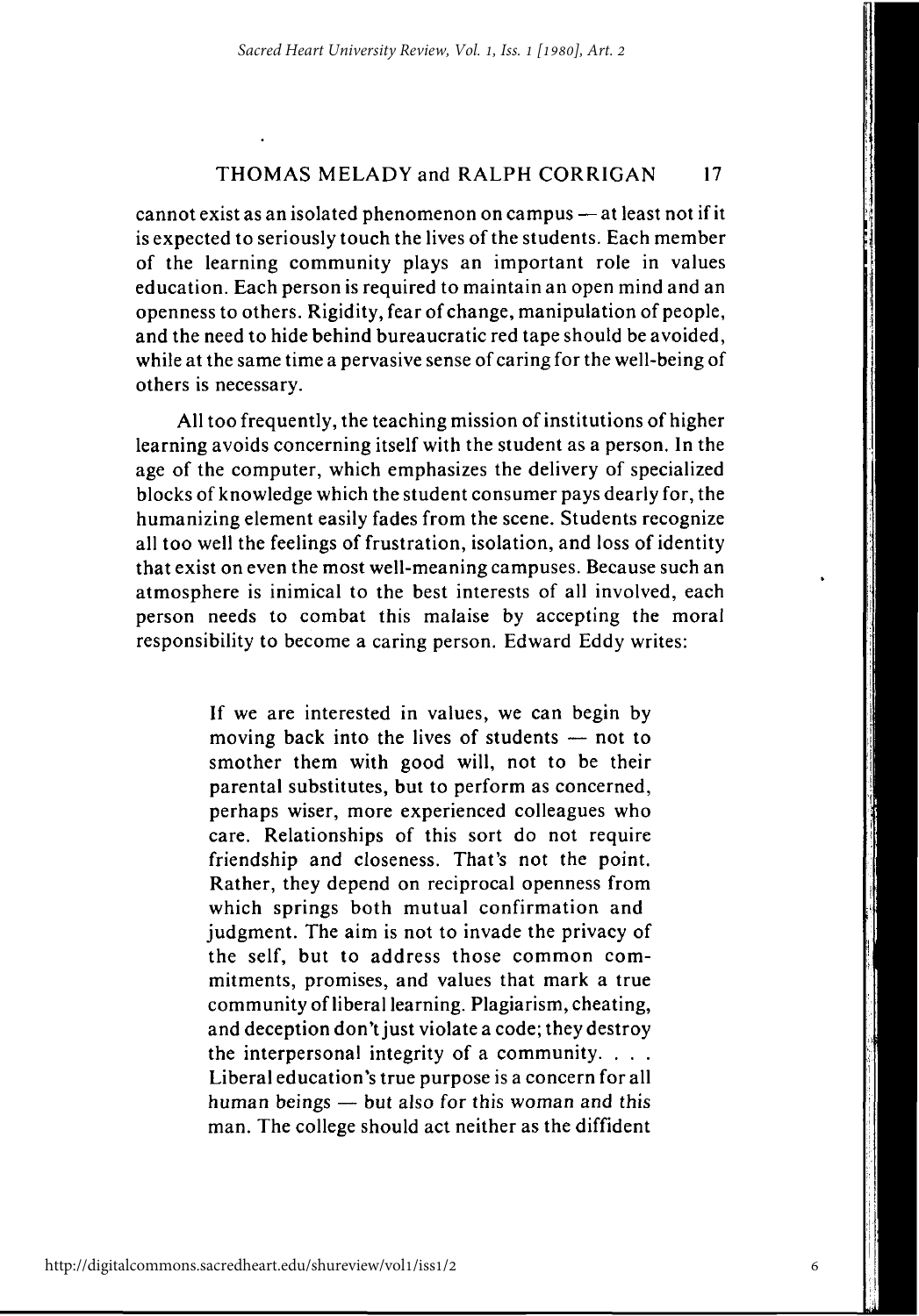skeptic nor as the rigid authoritarian, but, rather, as the sober realist who knows the inescapable moral and intellectual requirements of existence in our time. The responsibility of the educated person is that he articulate to himself and to others what he is willing to bet his life on.<sup>3</sup>

When the faculty member, for any reason, is no longer either allowed or capable of acting out his moral convictions, then the chance to create a more humane, loving world will be lost.

# *Programs on a Human Scale*

With the current need for values so apparent, and with a new sense of excitement surrounding the humanizing forms of higher education, the question remains: how can colleges and universities best satisfy this new desire for values education? Certainly, few educators would disagree with the proposition that a values-based education is a central concern, even the principal concern of institutions of higher learning.

But values education cannot happen in a vacuum. It grows out of courses in the humanities which emphasize the liberation of the imagination, and growth of the human spirit. The ultimate task of higher education is not to compartmentalize, not to divide and specialize, but to engage the student in a process of moving toward freedom of the mind. While the student must be taught how to break through the barriers of complacency, ignorance, apathy, and negativism, the ultimate success or failure of a course lies in the question: how much has the student grown and developed, and what direction has that growth taken?

Education in values is quite different from that education which merely dispenses information. In the latter, the students are viewed as so many jars or beakers, and the professor's job is to stuff those beakers with information by semester's end. In fact, the analogy can be drawn even further because at the end of the course, the student diligently pours out the information on the final examination. A thin coating of information may be left on the sides of the beaker, but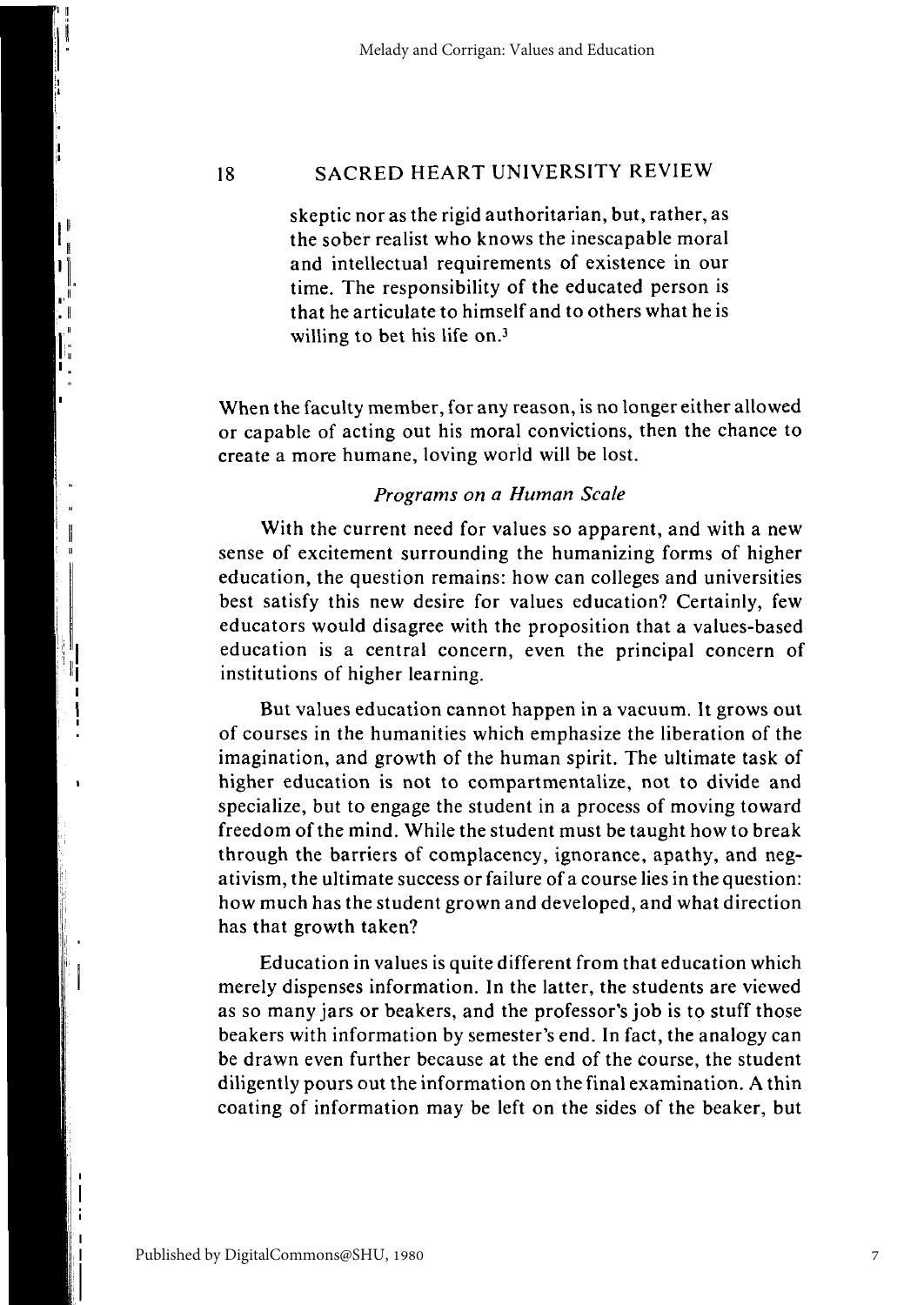within a few months, even most of that residue will have evaporated into thin air. The result? The professor is satisfied with the success of the course (proof of teaching ability lies in all that information piled back on the final exam), and the students have satisfied all the requirements. But no real learning has taken place. And certainly no worthwhile values have been brought to anyone's attention.

Values education moves in a different direction. It imparts information, but the information remains secondary. Of primary importance is the method or process used to discover the information and its human implications. Values education shows how the information came to be while at the same time demanding that the information be scrutinized from a variety of angles, and challenged in an organized, rational way. The object is to engage more than simply the surface of the student's awareness. Education in values aims to challenge the student's beliefs by providing a classroom experience which makes possible the testing of values. The curriculum emphasizes encouraging and helping students to make decisions on issues and problems that in some way impinge on the quality of life surrounding them.

The institution's role is clear. Whether it be in the computerized operations of the multiversity, or the community spirit of the small liberal arts college, education must be offered on a comprehensible scale. The idea is to educate the whole person while at the same time developing programs reflecting a human scale of life. Rather than add to the fracturing quality of modern life by dividing and compartmentalizing, a college needs to enable the person to develop a sensible notion of selfhood, and a lifestyle characterized by openmindedness and meaning.

College is, after all, a place where the student grows up, assumes the responsibilities of young adulthood, and adopts a code of values that undergoes little further change during the course of a lifetime. The institution that allows the student to grow toward an awareness of his own humanity and his responsibility toward his fellowman is fulfilling its major function. Instructors who find the courage to create courses which demand the very best of themselves and their students, and which go far beyond the mere dispensing of information